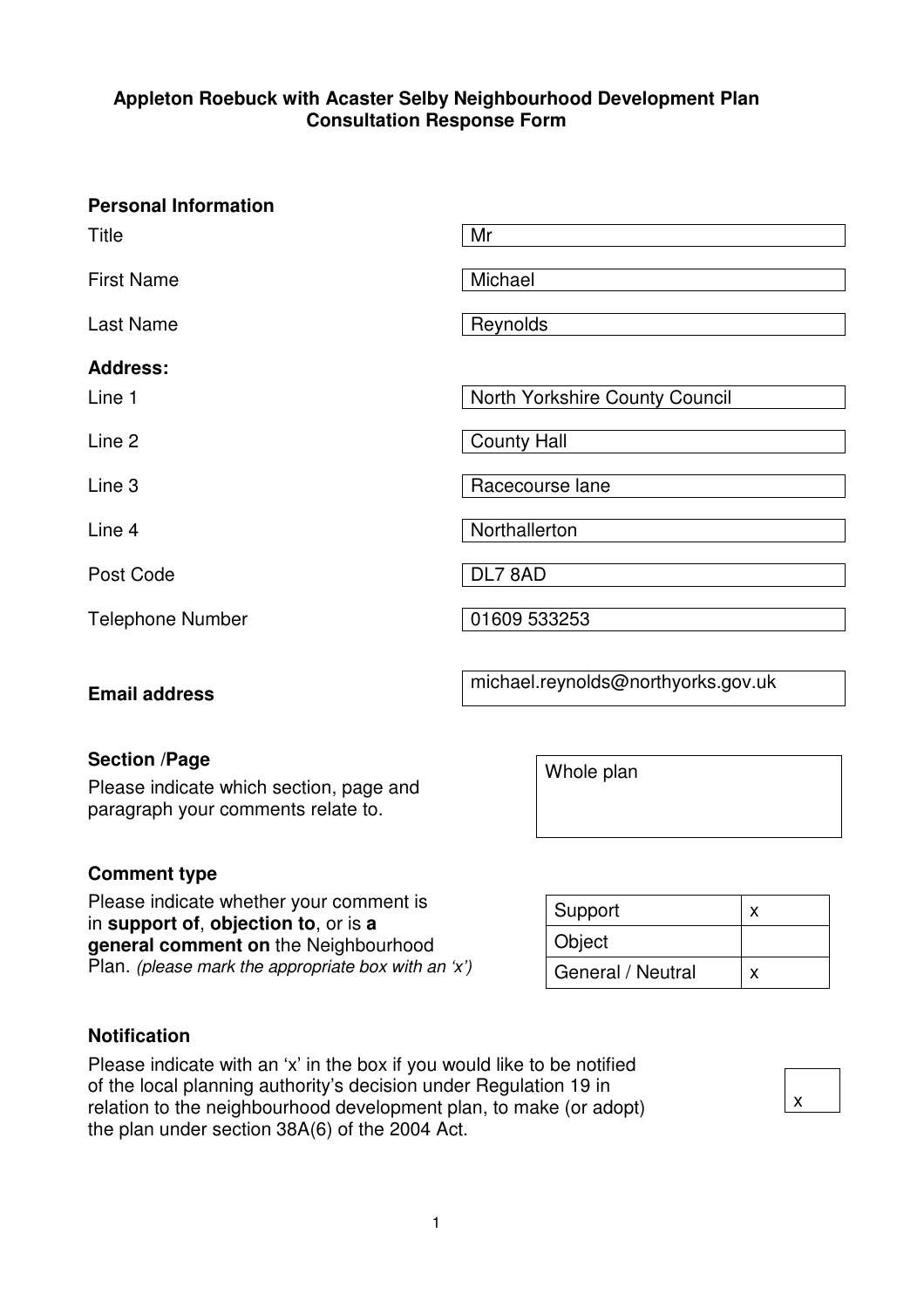# **Comment & proposed changes to the Plan:**

(continue on a separate page if necessary)

**Please see attached letter dated 31/01/2017**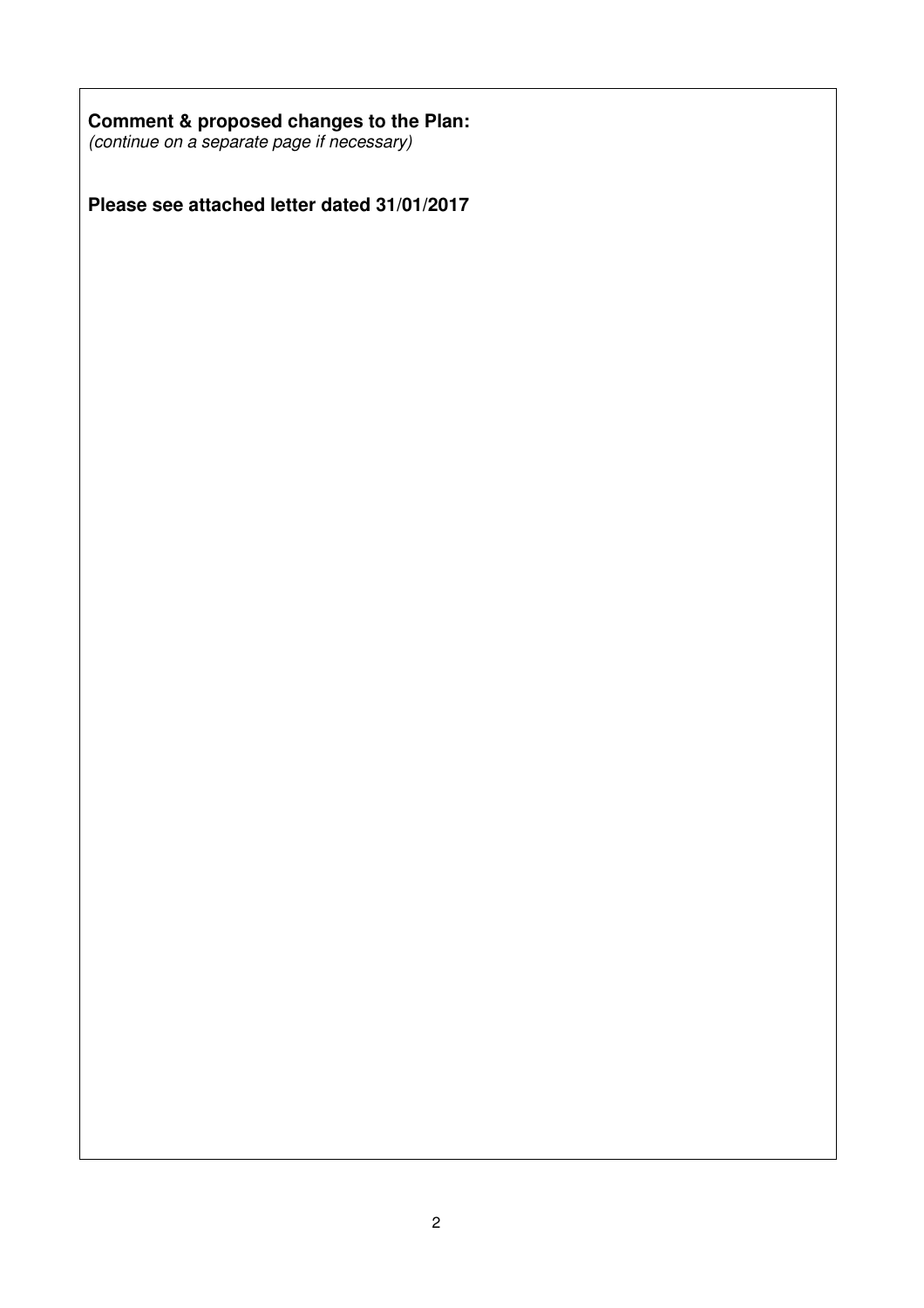

| Your ref:       |                  | Tel: 01609 532428                         |
|-----------------|------------------|-------------------------------------------|
| Our ref:        |                  | Fax:                                      |
| <b>Contact:</b> | Michael Reynolds | Email: michael.reynolds@northyorks.gov.uk |
| Date:           | 31 January 2017  | Web: www.northyorks.gov.uk                |

#### Dear Mr Broadbent

### **Draft Appleton Roebuck with Acaster Selby Neighbourhood Plan**

Thank you for consulting North Yorkshire County Council on the draft Appleton Roebuck with Acaster Selby Neighbourhood Development Plan. This is a Council wide response endorsed by the Business and Environmental Service Executive Members. The County Council's service areas have reviewed the documentation and have the following comments:

### **Strategic Policy & Economic Growth:**

In our response to your consultation on the earlier draft of the Neighbourhood Plan we commented that it would be desirable for plan to be able to demonstrate consistency with the broader strategic plans for the area. These include the North Yorkshire Council Plan, the North Yorkshire Community Plan, the York, North Yorkshire and East Riding Local Economic Partnership's (LEP) Strategic Economic Plan and the York, North Yorkshire and East Riding Housing Strategy.

#### **Children and Young People Service:**

We note with thanks that our previous comments made during the previous consultation have been reflected in the current draft. We have no further comment to make on the plan.

#### **Heritage Services:**

#### Ecology

The Background to the NDP (section 1.1) describes the parish as being "dominated by largely arable farmland" but in fact there are substantial areas of floodplain grassland around the confluence of the rivers Wharfe and Ouse. This includes at least some traditionally-managed, species-rich floodplain meadow on Lord's Ings: although this has no conservation designation, it is an example of a rare habitat with a strong connection to the local landscape. The great  $17<sup>th</sup>$  century poet Andrew Marvell described the floodplain

James Broadbent Assistant Policy Officer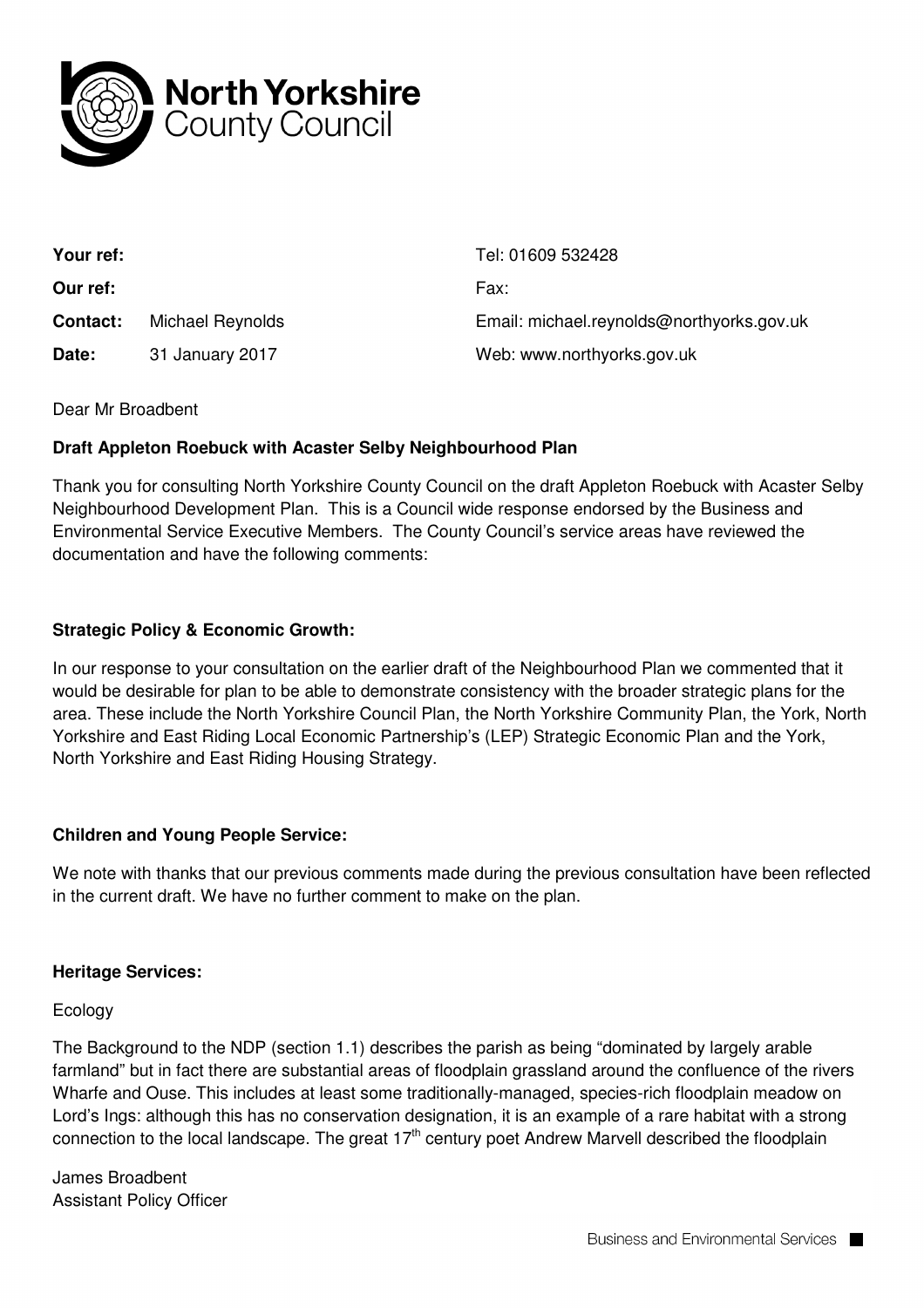meadows around Wharfe Mouth in *Upon Appleton House* and other works. The historic management of these meadows is also referred to in Marjorie Harrison's History of Acaster Selby in the Parish of Stillingfleet, 1066-1875.

While section 4.4 of the Plan recognises the importance of the Ouse and Wharfe floodplains as 'green infrastructure corridors', these are mentioned only generically and more explanation of their specific value would be welcome.

Policy ELH2 (Biodiversity) is welcome but I would suggest a minor change of wording. The paragraph beginning "Proposals for development which would…", item ( c) should simply say "Ancient Woodland and Ancient/Veteran Trees" (i.e. the words "Other types of" are superfluous because woodland has not been itemised elsewhere).

In Appendix A1 (Green Spaces), the Ings at Acaster Selby are mentioned but are referred to incorrectly as a Site of Special Scientific Interest; they are not. Wharfe Ings is a Site of Importance for Nature Conservation (SINC), but Lord's Ings to the north has no designation. There is one other SINC in the Parish, at Brockett Wood while Sicklebit Wood is a potential SINC. Details of the site boundaries should be available from Selby District Council or can be provided by North & East Yorkshire Ecological Data Centre.

# **Landscape**

Generally, it is considered that this is a good neighbourhood plan

# **Terminology**

On page 13 in Objective 2 the term "countryside character" could be changed to 'landscape character' to more explicitly include the whole plan area.

# Employment development in the landscape

In relation to text on development on page 13 Objective 4 and page 61 the addition of some positive guidance could be helpful. Overall, employment development is a low key aspect of the plan, with small scale development preferred, but proposals that have greater impact on the plan area could come up in future, or undesirable cumulative effects could result from small scale ad hoc development . A masterplan for the airfield, where there could be particular issues, was previously suggested, but alternatively text could be inserted to generally promote sustainable employment development and associated enhancement on the former airfield or elsewhere e.g.

' Sustainable development proposals will be welcomed that demonstrate high quality design sensitive to the landscape character of the area such as; retention of significant landscape features or restoration of lost features, multifunctional green infrastructure mindful of ecological and sustainable transport connectivity across the site to surrounding areas, structure planting, appropriate plant choice using native plants from local provenance where specified, and general use of recessive colours and non-reflective surface finishes for buildings and structures to increase integration with local landscape'.

Inclusion of the airfield or other current industrial sites on proposals maps would be helpful.

#### Landscape character

On page 22 "the wider Vale of York regional character area" should be 'national character area' (the NCA profiles are published by Natural England).

On page 43 the character of other parts of the village is not shown i.e. where they are not 'Main Street' or 'The Greens' – all areas have character.